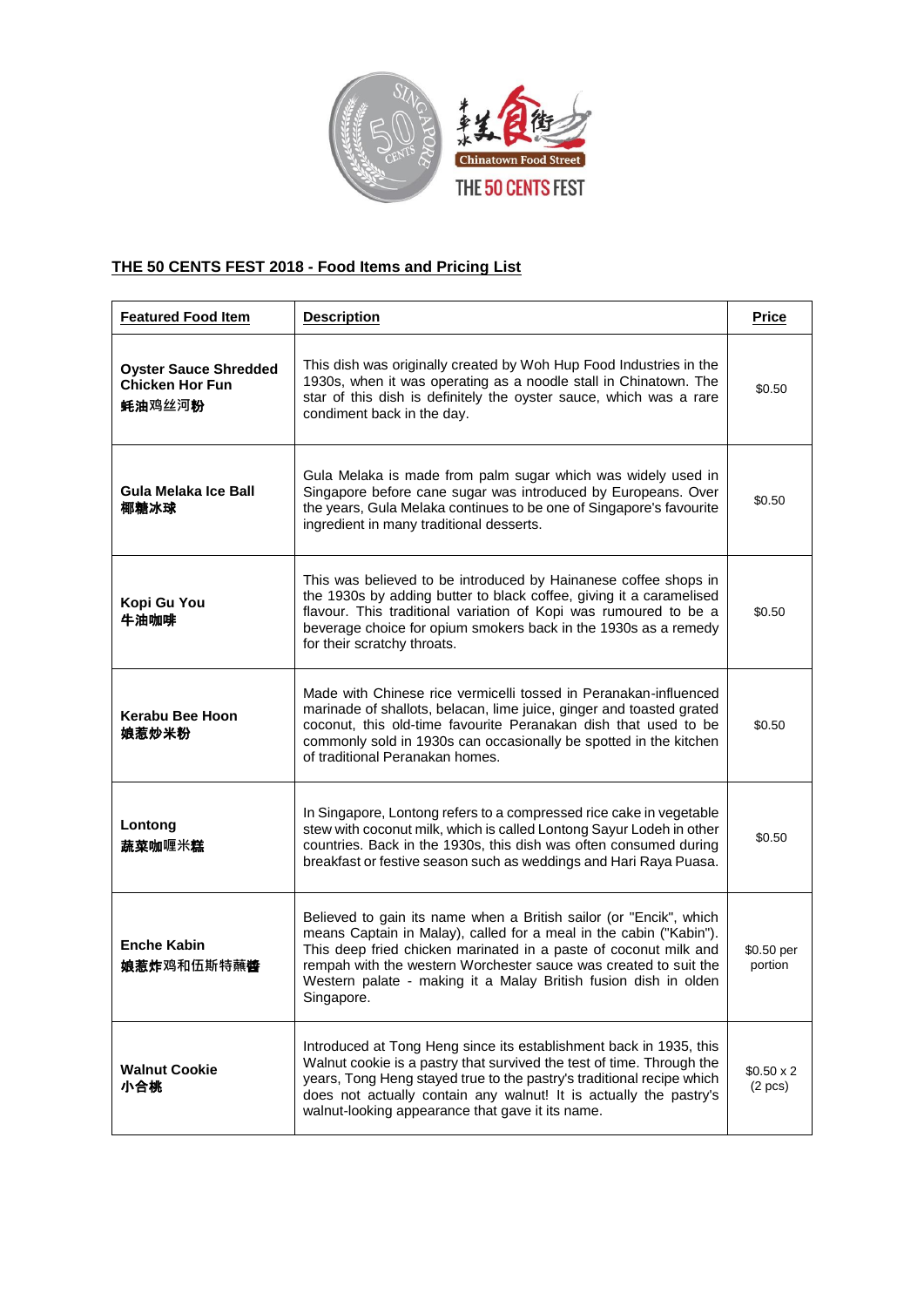

| <b>Fish Molee</b><br>传统印度咖喱鱼      | Lightly spiced creamy fish curry dish with Indian and Portuguese<br>origins that was introduced to Singapore in the 30s. It is believed<br>that the originally strong-flavoured Kerela cuisine is modified to cater<br>to the Portuguese taste and is well received by the British and South<br>East Asian palates.                        | $$0.50 \times 2$$ |
|-----------------------------------|--------------------------------------------------------------------------------------------------------------------------------------------------------------------------------------------------------------------------------------------------------------------------------------------------------------------------------------------|-------------------|
| Kong Bak Pau<br>扣肉包               | Singapore's oldest restaurant Spring Court - then known as Wing<br>Choon Yuen, presents their original Kong Bak Pau recipe that has<br>been on sale since its inception in 1929! Serving only authentic<br>Singaporean Chinese cuisine, it has been the venue of choice for<br>many grand celebrations including weddings back in the day. | $$0.50 \times 2$$ |
| <b>Black Pepper Crab</b><br>黑胡椒螃蟹 | Pepper was an important source of income for Singapore in 1930s.<br>This accessible spice was then used by Long Beach Seafood in their<br>creation of this dish, that has become one of Singapore's most iconic<br>dish today.                                                                                                             | $$0.50 \times 4$  |

| <b>Food Item</b>                | <b>Price</b>     |
|---------------------------------|------------------|
| <b>Char Kway Teow</b><br>炒粿条    | \$0.50           |
| <b>Sweet Potato Soup</b><br>番薯汤 | \$0.50           |
| Soon Kueh<br>笋粿                 | \$0.50           |
| Lei Cha<br>雷茶                   | \$0.50           |
| <b>Kacang Goreng</b><br>炒花生     | \$0.50           |
| <b>Kueh Lopis</b>               | \$0.50           |
| Kaya Bun<br>咖椰面包                | \$0.50           |
| <b>Mee Siam</b><br>米暹           | \$0.50           |
| <b>Putu Piring</b>              | \$0.50<br>(1~pc) |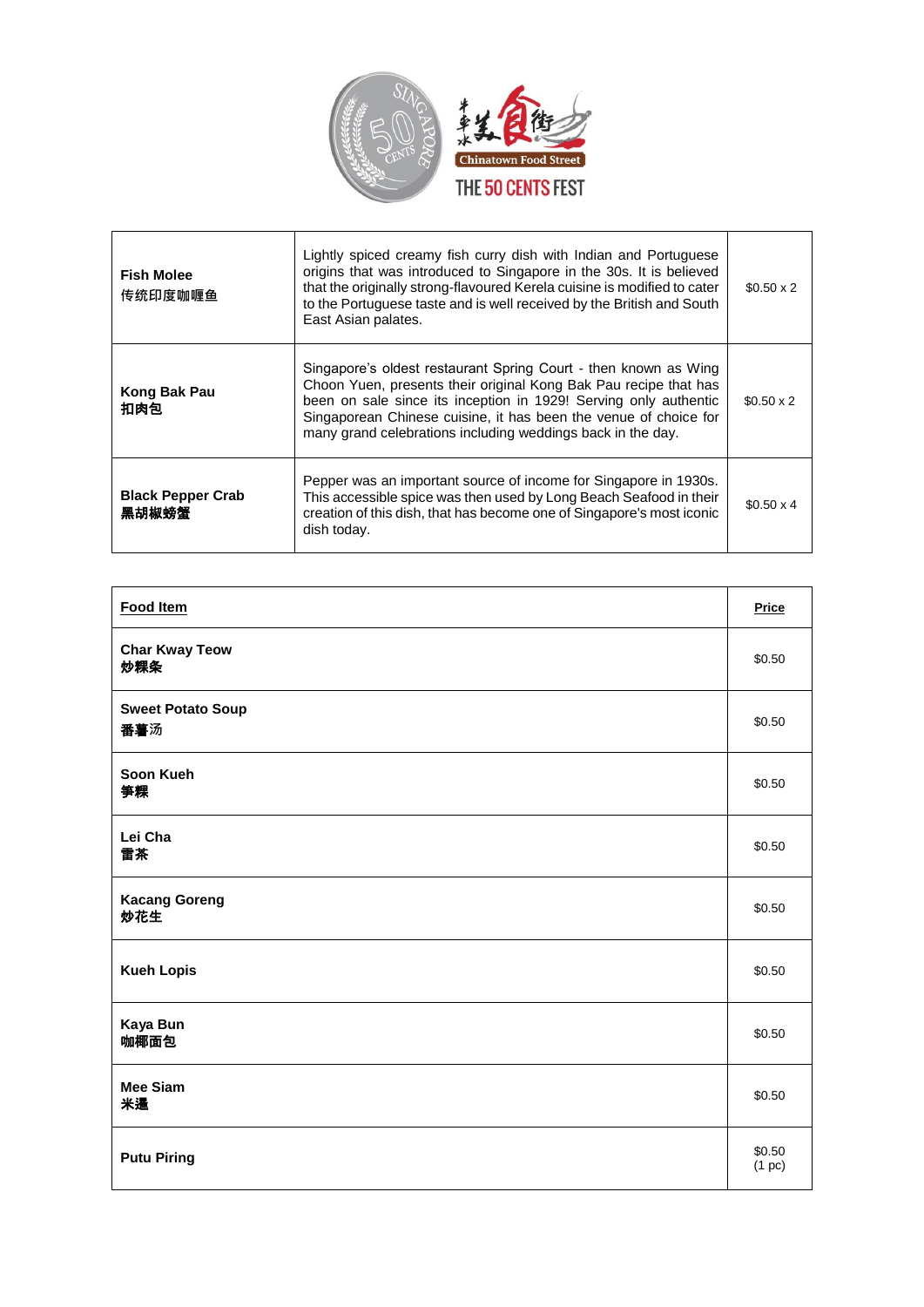

| <b>Epok Epok</b>                                 | \$0.50                                                 |
|--------------------------------------------------|--------------------------------------------------------|
| Roti John<br>印度漢堡                                | \$0.50                                                 |
| <b>Uttapam</b>                                   | \$0.50                                                 |
| <b>Chicken Satay</b><br>鸡肉沙爹                     | \$0.50<br>$(1$ stick $)$                               |
| <b>Banana Ball</b><br>香蕉球                        | \$0.50                                                 |
| <b>Belacan Fried Rice</b><br>峇拉煎炒饭               | \$0.50                                                 |
| <b>Samosa</b><br>咖喱角                             | \$0.50<br>(1 piece)<br>$$0.50 \times 2$$<br>(3 pieces) |
| <b>Oyster Omelette</b><br>蚝煎                     | $$0.50 \times 2$$                                      |
| <b>Braised Duck Noodle (Dry)</b><br>卤鸭面 (干)      | $$0.50 \times 2$$                                      |
| <b>Bak Chor Mee Pok</b><br>肉脞面                   | $$0.50 \times 2$$                                      |
| <b>Sweet Sour Pork Rice</b><br>酸甜猪肉饭             | $$0.50 \times 2$$                                      |
| <b>Teochew Beef Kway Teow</b><br>潮州牛肉河粉          | $$0.50 \times 2$$                                      |
| <b>Kway Chap</b><br>粿汁                           | $$0.50 \times 2$$                                      |
| <b>Hainanese Fish Maw Soup</b><br>海南鱼漂汤          | $$0.50 \times 2$$                                      |
| <b>Steamed Pork and Cabbage Dumpling</b><br>蒸菜肉饺 | $$0.50 \times 2$$<br>(3 pieces)                        |